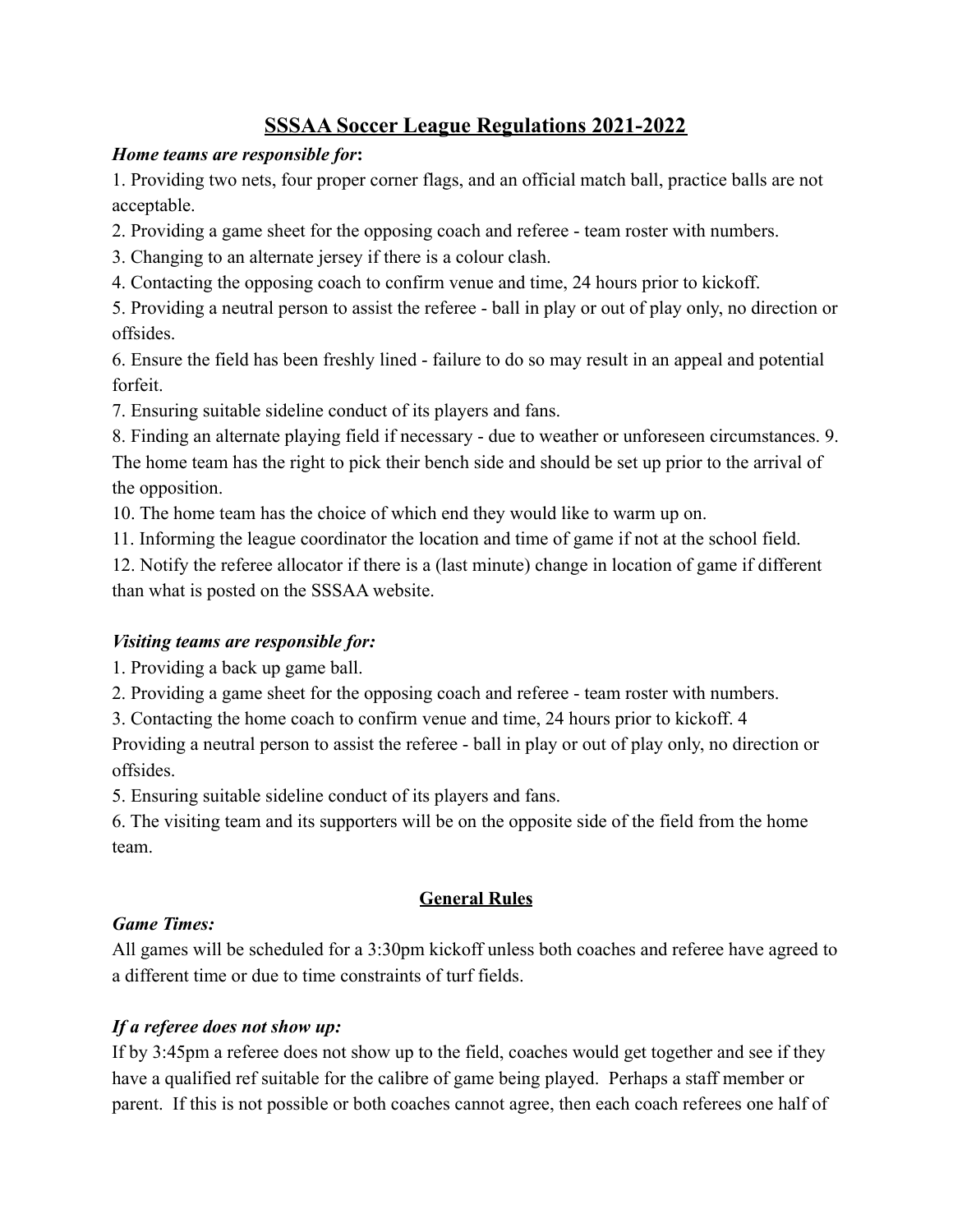the game. If this is not agreeable, then the game must be made up at a later date. However, if this is agreeable there are no protests laid after the match because of the refs ability or his or her calls, etc. The results of the game stands.

#### *Substitutions:*

Unlimited substitutions are allowed. Referee will signal a player on to the field at their discretion.

#### *Game Length:*

Games will consist of two 35 minute halves. In all league games, if the game ends in a tie, there is no overtime or penalty kicks.

#### *Field Conditions:*

If games are in jeopardy due to field conditions, the home team should seek out an alternate field. If the home team is unable to find an alternate field, the visiting team has the option of finding one. All field changes must be reported to the league coordinator and referee allocator.

#### *Protests:*

All protests must be filed immediately and must include making the referee and the opposing coach aware that a protest is being filed and the reason for the protest. Protests should be sent to the league coordinators (via email) and should also be copied to the SSSAA President.

# *Reporting Scores:*

The winning school is responsible for reporting the school by the next day. Scores are to be emailed to: sssaascores $@g$ mail.com. The following information is to be included in the email:

- Sport, Level and Tier (as other sports results are reported to this email address, it is imperative to indicate it is for soccer)
- Date of Game
- $\bullet$  Two schools involved
- Final score
- Card infractions

*Example: Junior Boys Tier 2 Soccer Sept. 30, 2019 School A defeats School B 3-1*

All league games must be completed by season's end. No points will be awarded for games left not played. A win is worth 3 points, a tie is worth 1 point, and a loss is worth no points.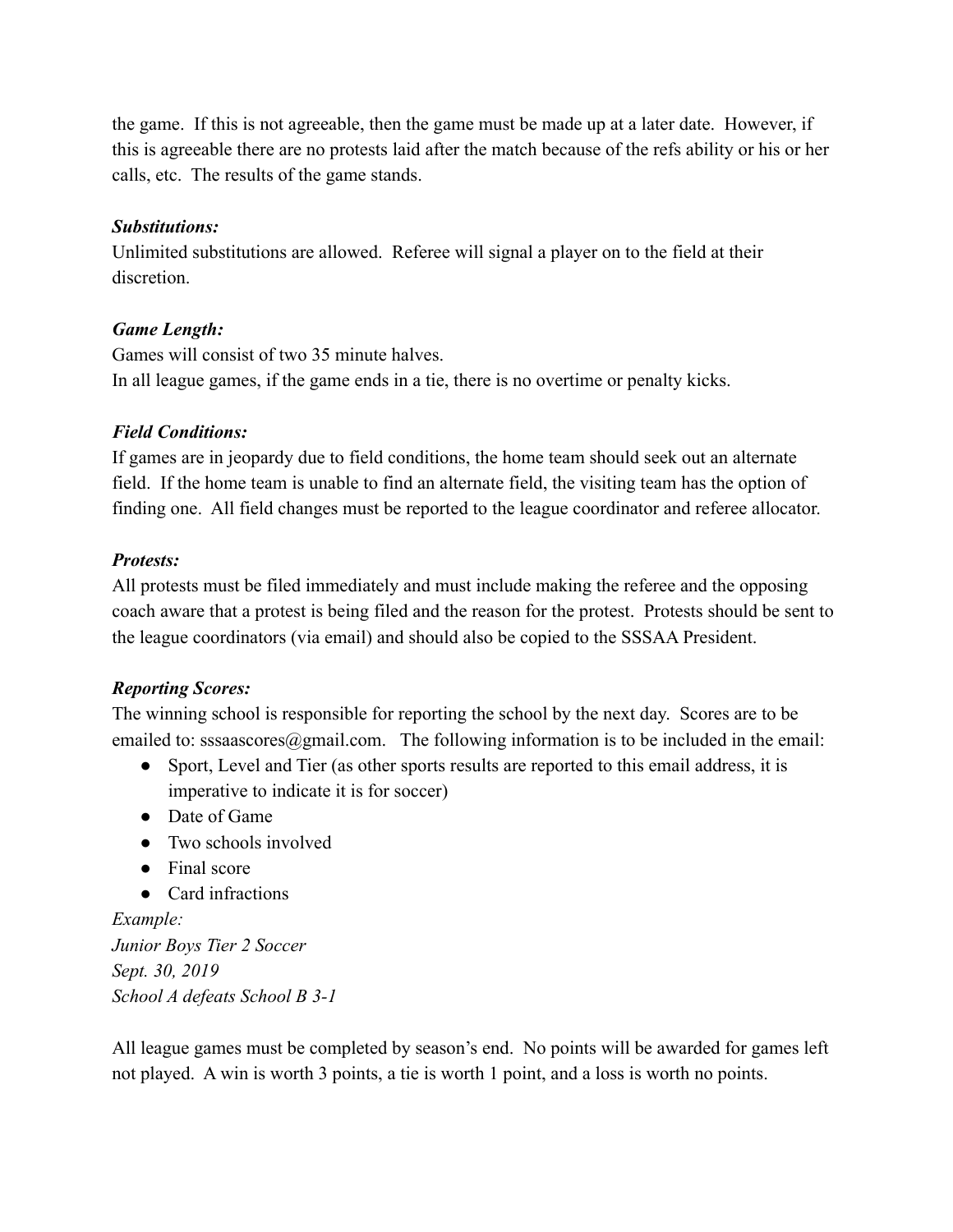## *Referee Payments:*

Do not pay referees on the field. The South Fraser Secondary Schools Soccer Commission will pay on your behalf through fees collected from your registration with the South Fraser Athletic **Association** 

## **League Standing Tie Breakers**

#### *Two way tie in points:*

- A. How the two teams did head to head
- B. Goal difference between the two teams in games played against each other
- C. Goals against in all games played
- D. Goal difference in all games played
- E. Coin toss

#### *Three way (or more) tie in points:*

- A. How the three or more teams did head to head
- B. Goal difference between the three or more teams in games played against each other
- C. Goals against in all games played
- D. Goal difference in all games played
- E. Coin toss

# **Referees and Infractions**

# *Referees:*

The league coordinator communicates with the referee allocator for the SSSAA. Referees should be contacting the home team's school and its athletic director by noon the day of the game to verify the venue. Referees should email all cards given out to Sunny Deol.

# *Card Infractions:*

Two yellow cards in one game  $= 1$  game suspension

3 separate yellows accumulated over the course of the league season = 1 game suspension (suspension carries over to playoffs)

5 separate yellow cards accumulated over the course of the league season = 2 additional game suspension (suspension carries over to playoffs)

Any red card = minimum 1 game suspension in addition to the game the player was ejected from. Referee report will be emailed to Sunny Deol.

The discipline committee spokesperson, Sunny Deol, will contact the coach of the player involved with any further suspensions. The committee uses the BC Soccer Association Disciplinary Guidelines and will make a decision within 7 days of the incident. Players receiving red cards must not play until the discipline committee makes a decision.